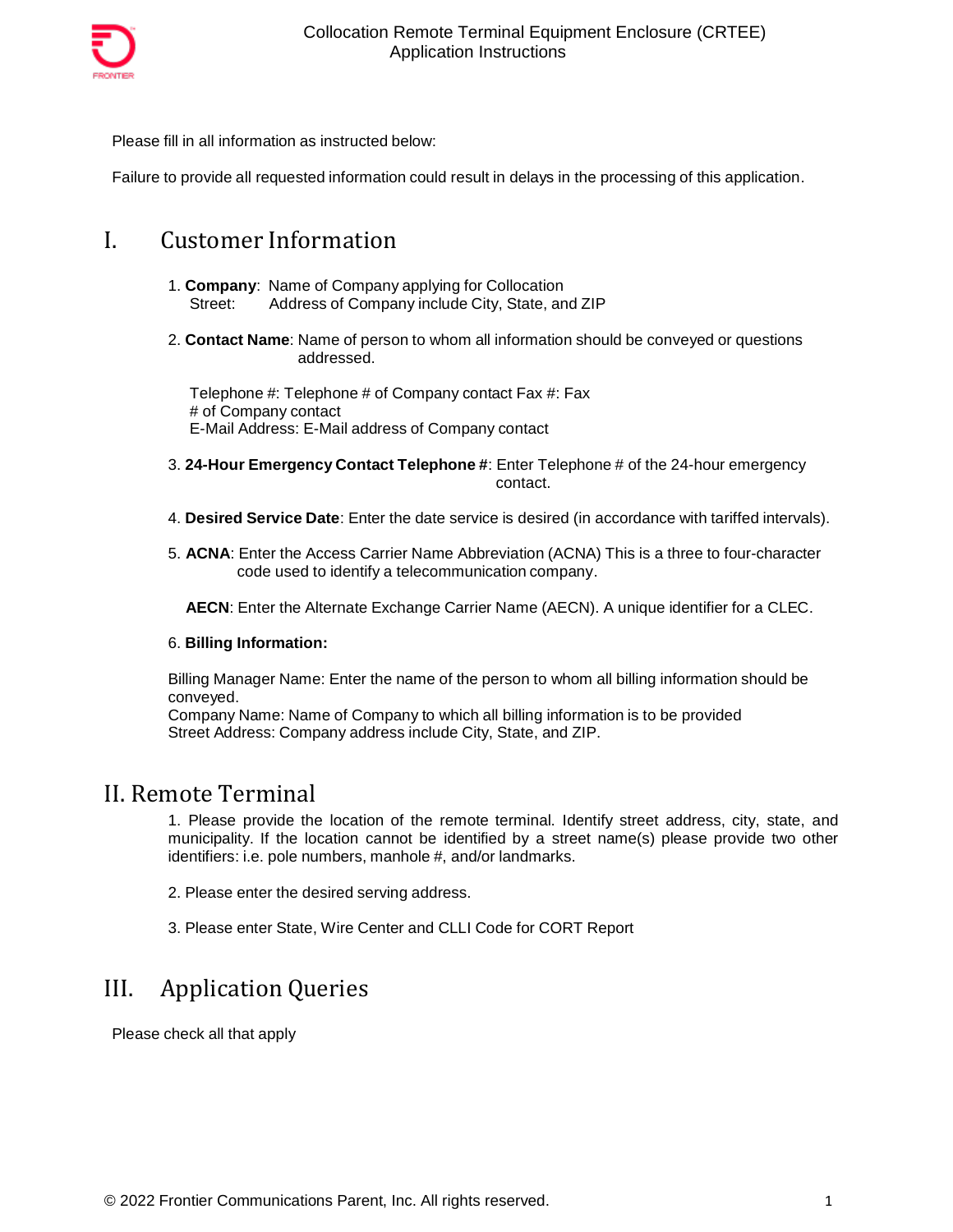

**Remote Terminal Preliminary Engineering Record Review**: Upon request, Frontier will provide a Preliminary Engineering Records Review for a Remote Terminal (RT) location identified to Frontier by the CLEC. In response to the request Frontier will conduct a search of its records and identify for the CLEC: the type of enclosure and whether the site is a private property easement or public license. If the site is on private property, Frontier will inform the CLEC whether Frontier's APP-002-010702-03 Issued: 08/27/03 (Branding) 2 rights under its easement for that location can be assigned to the TC for purposes of the application request.

**Remote Terminal Serving Address**: Upon request, Frontier will provide a range of addresses served by a Remote Terminal (RT) location. The response will identify each Feeder Distribution Interface Interconnection (FDII) served by the RT and a list of serving addresses for each FDI.

**Remote Terminal Site Surveyfor Space**: Based upon the type of equipment to be collocated, the type of collocation and Frontier UNE elements to be interconnected Frontier will determine if the site has space and whether the site's easements allow the type of collocation requested by the CLEC.

**Central Office Remote Terminal**: Upon request, Frontier will provide the following information for a central office identified to Frontier. In response to the request, Frontier will conduct a search of its records and return: 1) A list of the remote terminals subtending to an identified central office including the addresses of each remote terminal and their CLLI codes. 2) The list of addresses or address ranges, as applicable, served by each remote terminal. 3) The number of distribution pairs fed from the remote terminal, and 4) The type of feeder cable (copper/fiber/both) of each remote terminal.

#### **IV. Feeder Distribution Interface Interconnection**

Please indicate whether or not a Feeder Distribution Interface Interconnection(FDII) application has been submitted. Provide the FDII application # if available.

## V. Type of Collocation Requested

1. Please indicate the type(s) of collocation arrangements you are willing to consider, the associated state tariff code under which you are applying (See Appendix A), your order of preference, as well as your desired and minimally acceptable requirements for each option. Frontier will offer you your minimally acceptable requirement on a first preference before considering your next preference.

2. Please provide the reason for revision to a previously submitted CRTEE application and the original application number.

## VI. Type and Number of Terminations to be Cabled

Please indicate the quantity for each of the termination types to access Frontier Unbundled Elements for every collocation arrangement that you have requested in Section V. Terminations to be cabled are those that will be run between the collocated equipment inside the RTEE and the associated demarcation point for access to Frontier cable facilities. Terminations that are protected with Overvoltage protectors can be requested to a TOPIC for access to Frontier Unbundled Sub-Loop Arrangements. Certain tariffs and products have minimum ordering increments and will be cabled and billed accordingly. (Please refer to Appendix B of the application.)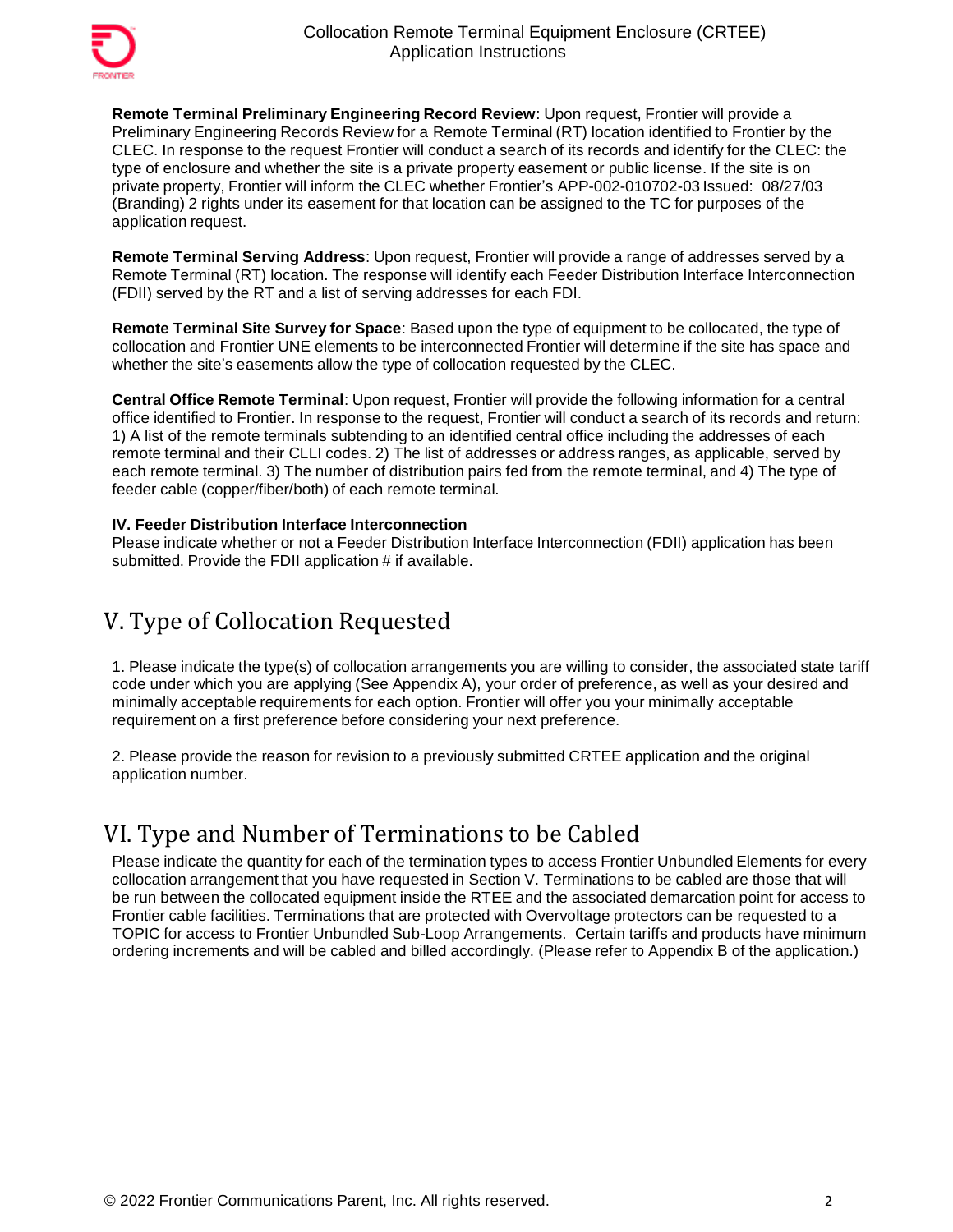

# VII. DC Power Requirements

Indicate your Company's requirements for –48V Battery & Ground power. Provide the total number of "A" feeds and/or the total number of "B" feeds for each type of collocation request. Indicate the requested load per feed and the fuse size per feed.

The CLEC is responsible for the engineered power consumption of the collocation arrangement and should consider any special circumstances in determining load and fuse size of each feed. APP-002- 010702-03 Issued: 08/27/03 (Branding) 3

Fused capacity may be as high as but shall not exceed 2.5 times the load per feed and must be ordered consistent with industry standard fuse sizing shown below – Load must be ordered in whole numbers. Fractions will not be accepted. (Frontier bills for DC power in accordance with the applicable tariff provision, See Appendix C of the Collocation Application. Please note that the FCC tariff currently bills based on fused capacity.)

## VIII. Technical Equipment Specifications

1. List the equipment that your Company requires in the RTEE. Include the Manufacturer/Model#, Dimensions – HxWxD, Quantity, DC Power Load in AMPS, Heat Load in BTU's and Common Language Equipment Identifier (CLEI). Complete Attachment A – List of Pug-Ins (Cards) and provide a copy of the product's technical description and a block diagram/schematicof the equipment layout.

2. Network Equipment Building System (NEBS) Conformance Requirements

A completed NEBS Conformance Checklist and the supporting data for Risk/Hazard related elements are required and must be submitted to Frontier Technology and Engineering/Maintenance Engineering. (See <https://wholesale.frontier.com/collocation-and-licensing> for Applicable NEBS Requirements). All equipment and framework (relay racks) to be installed or placed in Frontier RTEEs must be tested and meet the NEBS Level 3 requirements

Please provide the date that the NEBS Conformance Checklist was submitted to Frontier Technology and Engineering/MaintenanceEngineering. If the NEBS Conformance Checklist was submitted with a prior application please provide the date it was submitted, the Location, and the Control # assigned. Is the framework/relay racks to be installed NEBS compliant? Yes No **Note: Frontier will be responsible to install all equipment for both physical and virtual CRTEE.**

# IX. Additional Requirements for Collocation Remote Terminal Equipment Enclosure

1. In addition to the information requested in Section VIII, please provide the following: A.

Outline specification which includes a wiring diagram B. A front equipment drawing showing where plug-ins are to be installed. C. Training that will be provided to Frontier employees. D. Test Manuals for equipment.

2. Please identify by manufacturer and model # any specific tools that will be provided.

3. Please identify by manufacturer and model # any test equipment that will be provided: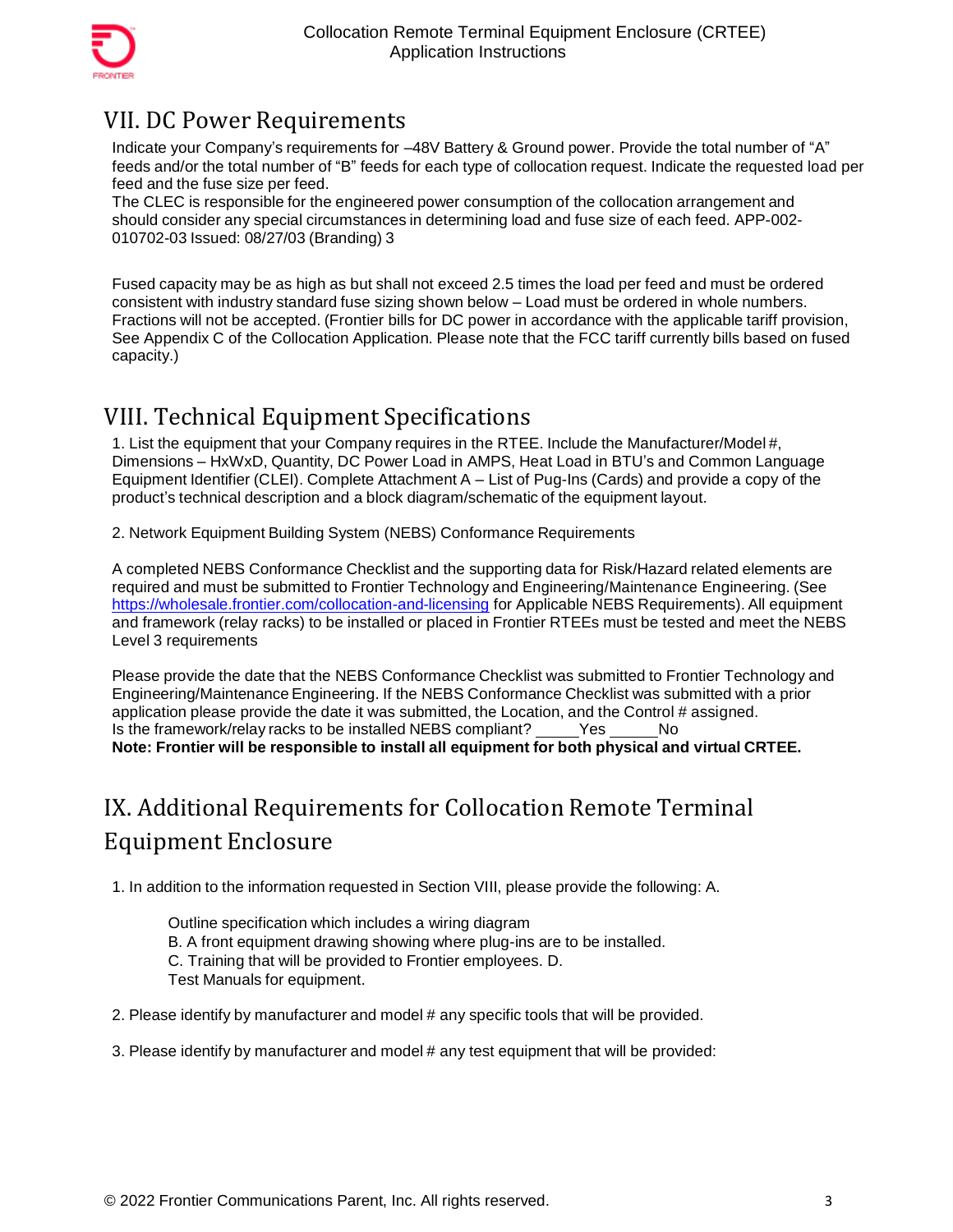

# X. Cable and Conduit Information

#### **Frontier will install and terminate the cable into and within the RTEE. Cable connecting the TC network and the RTEE will be interconnected at a mutuallyagreed upon point per a field meeting of the TC and Frontier.**

1. Indicate origination and location of cable terminations. (Be Specific) APP-002-010702-03Issued: 08/27/03 (Branding) 4

2. Fiber Cable Requirements

A. Indicate the number of cables to be placed. B. Indicate the diameter of the cables. C. Indicate the number of fibers required per cable. D. Indicate the Manufacturer Name: E. Indicate the type of Single Mode Fiber to be used.

- F. Indicate the Loss Decibels per Kilometer
- 3. Copper Cable Makeup

A. Indicate the number of cables to be placed. B.

Indicate the diameter of the cables.

- C. Indicate the number of pairs required per cable.
- D. Indicate the Manufacturer Name
- E. Indicate # of Protectors (should be equal to C) F.

Indicate Type of Protector

G. Indicate Protector Manufacturer

H. Indicate Protector Housing Type

I. Indicate 3-dimensional Protector Housing size

. 4. Conduit Requirements

> A. Have licensing agreements for this location been established? Yes or No B. If agreements have been established, please provide the contract number. C. Identify the ingress (e.g. Pole #, Manhole #) D. Identify the egress. (e.g. Pole #, Manhole #)

### XI. Certificate of Insurance

A Certificate of Insurance must be provided for all new sites prior to occupancy. Please indicate whether or not you are providing the Insurance Certificate. If the Certificate is attached provide its expiration date. If the Certificate is not being provided with this application, please provide the date on which it will be submitted.

### XII. Remarks

This field is to be populated with additional information that your Company would like to convey to Frontier.